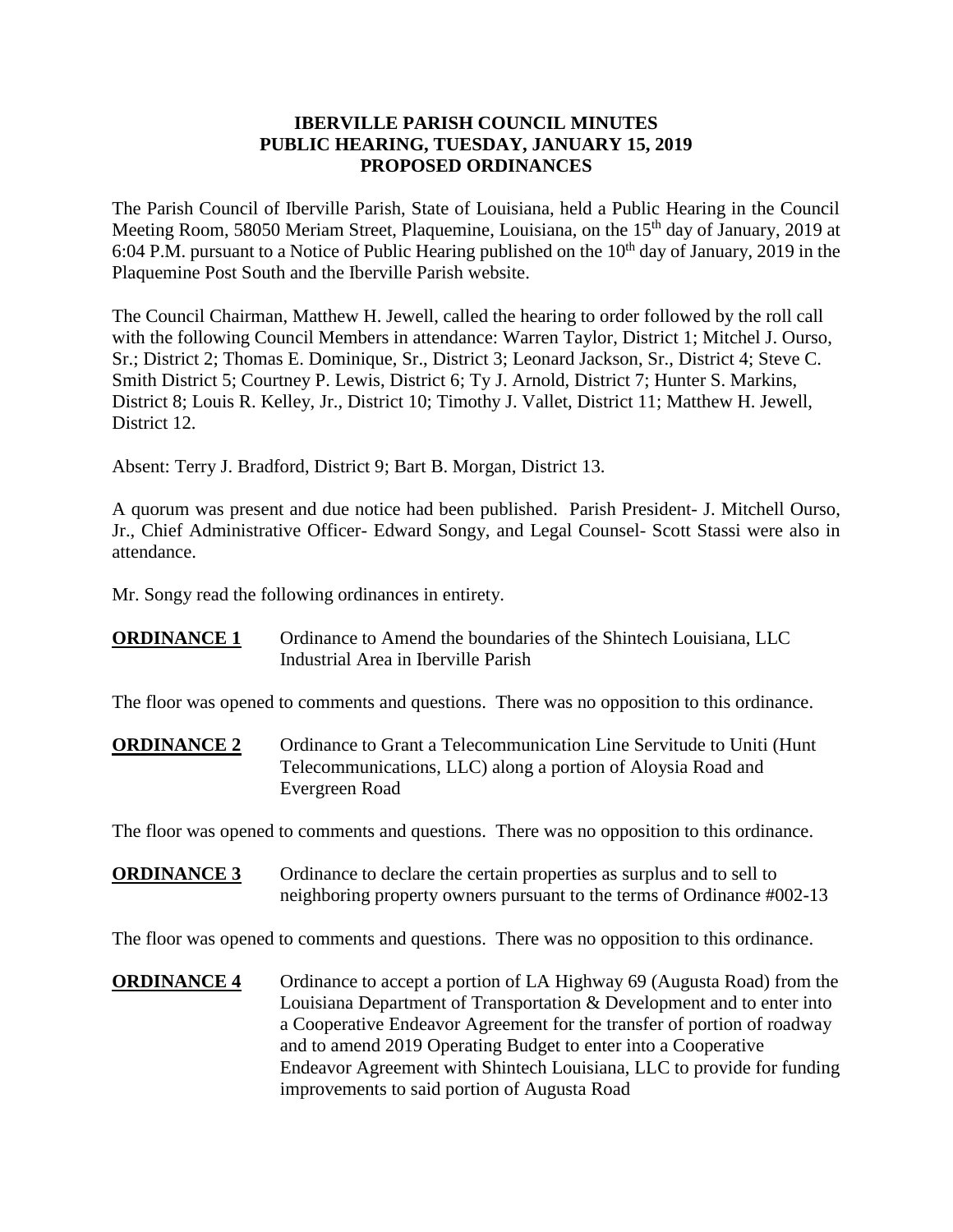The floor was opened to comments and questions. There was no opposition to this ordinance.

There being no further business to be conducted, the hearing was adjourned at 6:14 p.m.

/s/ KIRSHA D. BARKER /s/ MATTHEW H. JEWELL COUNCIL CLERK COUNCIL CHAIRMAN

# **IBERVILLE PARISH COUNCIL MINUTES REGULAR MEETING, TUESDAY, JANUARY 15, 2019**

The Parish Council of Iberville Parish, State of Louisiana, met in Regular Session, in the Council Meeting Room, 2nd Floor, Courthouse Building, 58050 Meriam Street, Plaquemine, Louisiana, on the  $15<sup>th</sup>$  day of January, 2019.

The Council Chairman, Matthew H. Jewell, called the meeting to order at 6:30 p.m. followed by the roll call with the following Council Members in attendance: Warren Taylor, District 1; Mitchel J. Ourso, Sr.; District 2; Thomas E. Dominique, Sr., District 3; Leonard Jackson, Sr., District 4; Steve C. Smith District 5; Courtney P. Lewis, District 6; Ty J. Arnold, District 7; Hunter S. Markins, District 8; Terry J. Bradford, District 9; Louis R. Kelley, Jr., District 10; Timothy J. Vallet, District 11; Matthew H. Jewell, District 12.

Absent: Bart B. Morgan, District 13.

Parish President- J. Mitchell Ourso, Jr., Chief Administrative Officer- Edward Songy and Legal Counsel- Scott Stassi were also in attendance.

A quorum was present and due notice had been published on the  $10<sup>th</sup>$  day of January, 2019. The Pledge of Allegiance followed.

Council Chairman Jewell called for anyone wanting to make public comments to register with the Clerk. No one registered to speak.

#### ELECTION OF COUNCIL CHAIRMAN

Legal Counsel, Scott Stassi came forward to open the floor for nominations for Chairman of the Iberville Parish Council.

Upon a motion by Councilman Vallet, and seconded by Councilman Kelley, it was moved to nominate Councilman Jewell for Council Chairman.

There were no other nominations. The motion was unanimously approved by the Council.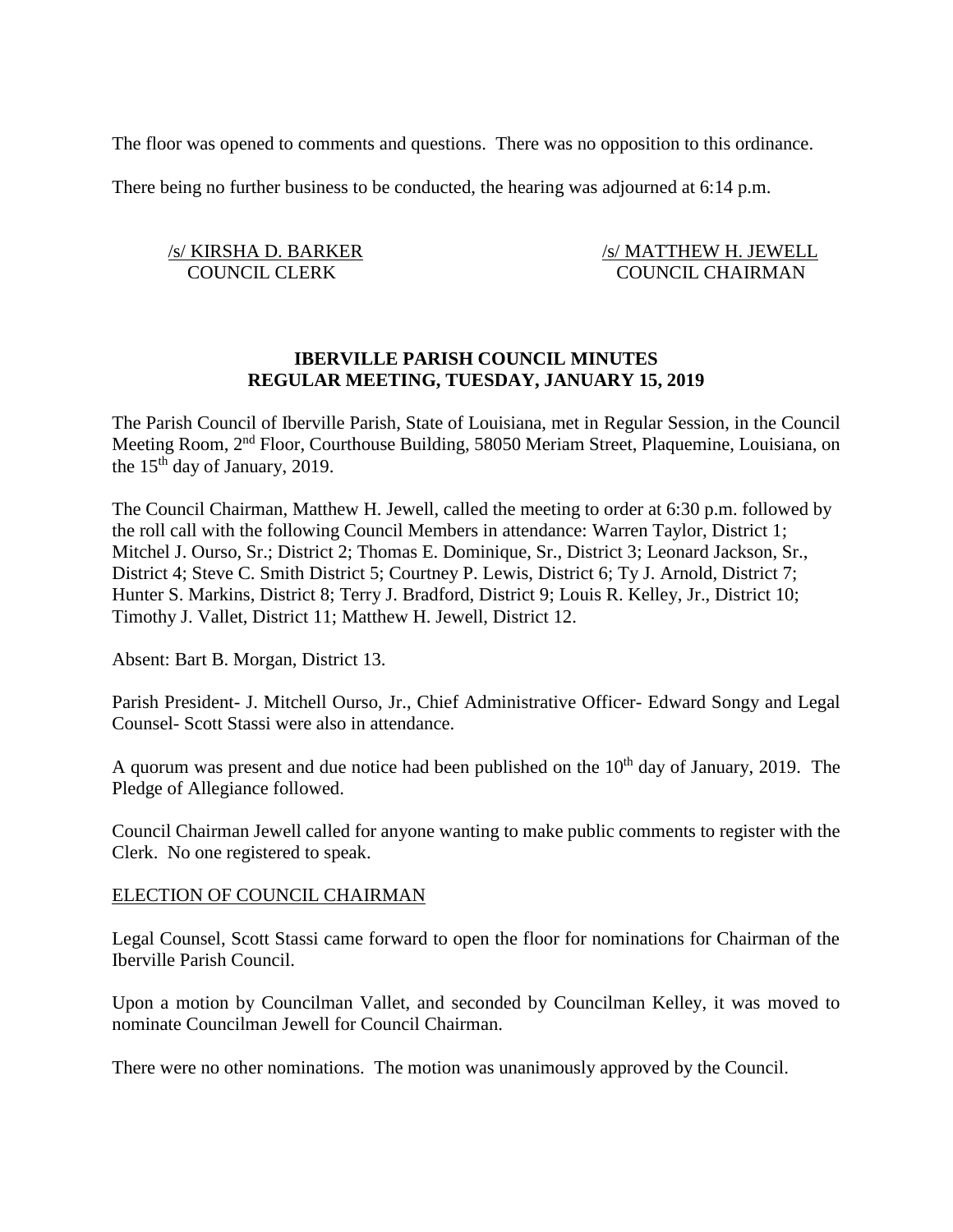Councilman Matthew Jewell is declared Council Chairman. Chairman Jewell thanked the Council for the confidence they have placed in him as the Council Chairman.

## ELECTION OF COUNCIL VICE CHAIRMAN

Chairman Jewell opened the nominations for Council Vice Chairman.

Upon a motion by Councilman Jackson, and seconded by Councilman Smith, it was moved to nominate Councilman Taylor for Council Vice Chairman.

Upon a motion by Councilman Jackson, and seconded by Councilman Vallet, it was moved to close the nominations for Council Vice Chairman. The motion was unanimously approved by the Council.

Councilman Warren Taylor is declared Council Vice Chairman. Vice Chairman Taylor thanked the Council for this honor.

## ADDENDUM

Upon a motion by Councilman Markins, and seconded by Councilman Kelley, it was moved to go into addendum and add the following items to the agenda. The motion having been duly submitted to a vote was duly adopted by the following yea and nay votes on roll call:

- A) Resolution to Atchafalaya Levee Board and LA DOTD to provide Emergency and Hurricane Evacuation Road along East Atchafalaya Guide Levee
- B) Resolution requesting Louisiana DOTD to repair LA. Highway 1 service road from Bayou Plaquemine Bridge to Dow Chemical and to repair LA. Highway 1 (North-Church Street) & (South – Eden Street) in Plaquemine, Louisiana

YEAS: Taylor, Ourso, Dominique, Jackson, Smith, Lewis, Arnold, Markins, Bradford, Kelley, Vallet. NAYS: None. ABSTAIN: None. ABSENT: Morgan.

The motion was declared adopted by the Chairman.

## PRESENTATIONS AND APPEARANCES

None.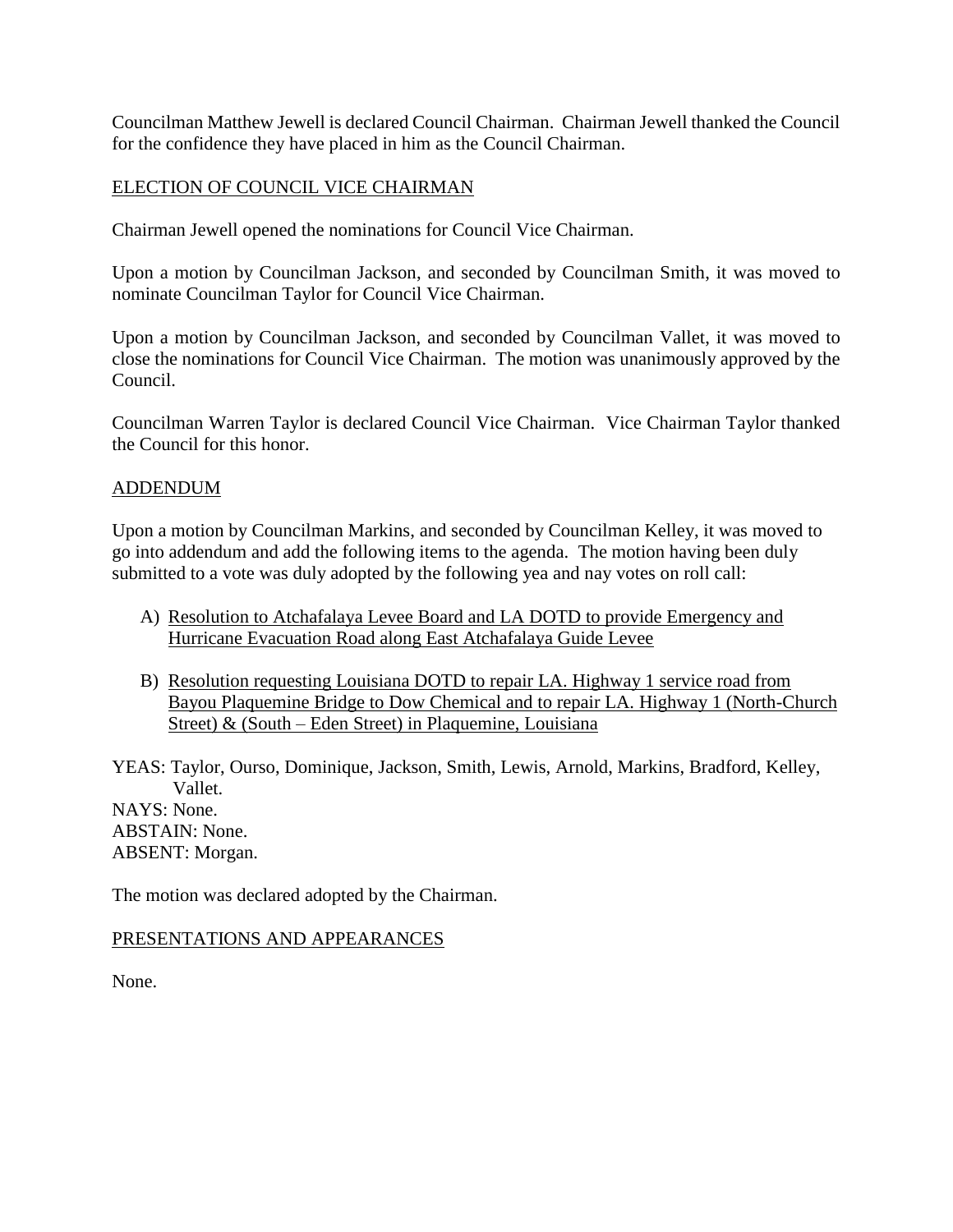### APPROVAL OF MINUTES

Upon a motion by Councilman Taylor, and seconded by Councilman Arnold, it was moved to wave the reading of the minutes of December 18, 2018 and approve as written. The motion having been duly submitted to a vote was duly adopted by the following yea and nay votes on roll call:

YEAS: Taylor, Ourso, Dominique, Jackson, Smith, Lewis, Arnold, Markins, Bradford, Kelley, Vallet. NAYS: None. ABSTAIN: None. ABSENT: Morgan.

The motion was declared adopted by the Chairman.

## PRESIDENT'S REPORT

President Ourso reported on the following:

• President Ourso stated there was nothing to report tonight due to the extensive President's Report given during December's meeting.

### FINANCIAL REPORT

Finance Director, Randall Dunn stated Financial statements were presented tonight. The Finance Department is now working on the annual audit. Mr. Dunn asked if there were any questions. There were no questions.

#### OLD BUSINESS

## **ORDINANCE IPC# 001-19**

# **ORDINANCE TO GRANT A TELECOMMUNICATION LINE SERVITUDE TO UNITI (HUNT TELECOMMUNICATIONS, LLC) ALONG A PORTION OF ALOYSIA ROAD AND EVERGREEN ROAD**

 WHEREAS, the Iberville Parish Council is the owner of the road servitude for Aloysia Road and Evergreen Road in Iberville Parish.

 WHEREAS, Uniti (Hunt Telecommunications, LLC) has requested to install a telecommunication line within the roadway servitudes of Aloysia Road and Evergreen Road in Iberville Parish to serve commercial customers/industry.

 WHEREAS, the attached survey plat maps illustrate the location of the proposed Uniti (Hunt Telecommunications, LLC) telecommunication line along a portion of Aloysia Road and Evergreen Road in Iberville Parish.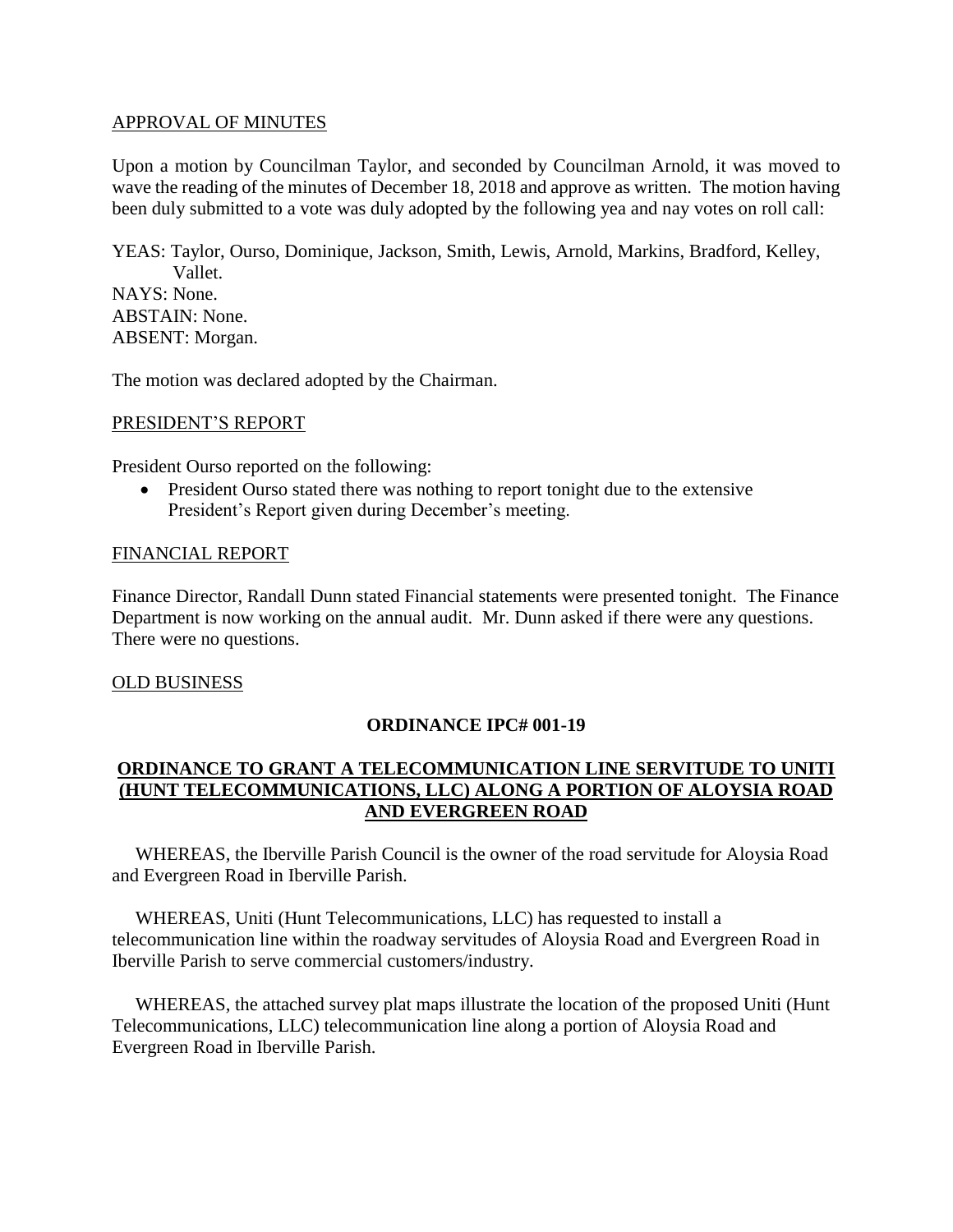WHEREAS, Uniti (Hunt Telecommunications, LLC) telecommunication line servitude granted herein shall be available to provide telecommunications service to future developments located along this portion of Aloysia Road and Evergreen Road that may be served from the lines to be installed pursuant to this servitude agreement.

 WHEREAS, the telecommunications lines to be installed pursuant to this utility servitude agreement shall not interfere with the Parish's utility services and is granted upon the specific condition that Grantee shall be responsible for any damages to the Parish's utilities and Grantee further agrees to relocate the telecommunication lines at its cost should be Parish require such for improving and/or maintaining its roadways.

 NOW, therefore be it ordained by the Iberville Parish Council as follows: "That Uniti (Hunt Telecommunications, LLC be and is hereby authorized to install a telecommunication line on the Parish roadway rights of way as depicted on the attached survey plat on Aloysia Road and Evergreen Road."

The foregoing ordinance which was previously introduced at the meeting of the Iberville Parish Council on December 18, 2018 and a summary thereof having been published in the official journal on January 10, 2019, the public hearing on this ordinance held on the  $15<sup>th</sup>$  day of January, 2019, at 6:00 p.m., in the Council Meeting Room, 58050 Meriam Street, Plaquemine, Louisiana, was brought up for final passage with a motion by Councilman Taylor, and seconded by Councilwoman Lewis, having been duly submitted to a vote, the ordinance was duly adopted by the following yea and nay vote on roll call:

YEAS: Taylor, Ourso, Dominique, Jackson, Smith, Lewis, Arnold, Markins, Bradford, Kelley, Vallet. NAYS: None. ABSTAIN: None. ABSENT: Morgan.

The ordinance was declared adopted by the Chairman on the  $15<sup>th</sup>$  day of January, 2019.

#### **ORDINANCE IPC# 002-19**

## **ORDINANCE TO DECLARE THE CERTAIN PROPERTIES AS SURPLUS AND TO SELL TO NEIGHBORING PROPERTY OWNERS PURSUANT TO THE TERMS OF ORDINANCE # 002-13**

WHEREAS the Parish of Iberville has a tax interest in the properties described below which have been adjudicated for non-payment of property taxes.

WHEREAS "Property 1" listed below, has been previously declared to be surplus by Iberville Parish Council Ordinance #003-14.

WHEREAS "Property 2" listed below, has been previously declared to be surplus by Iberville Parish Council Ordinance #003-14.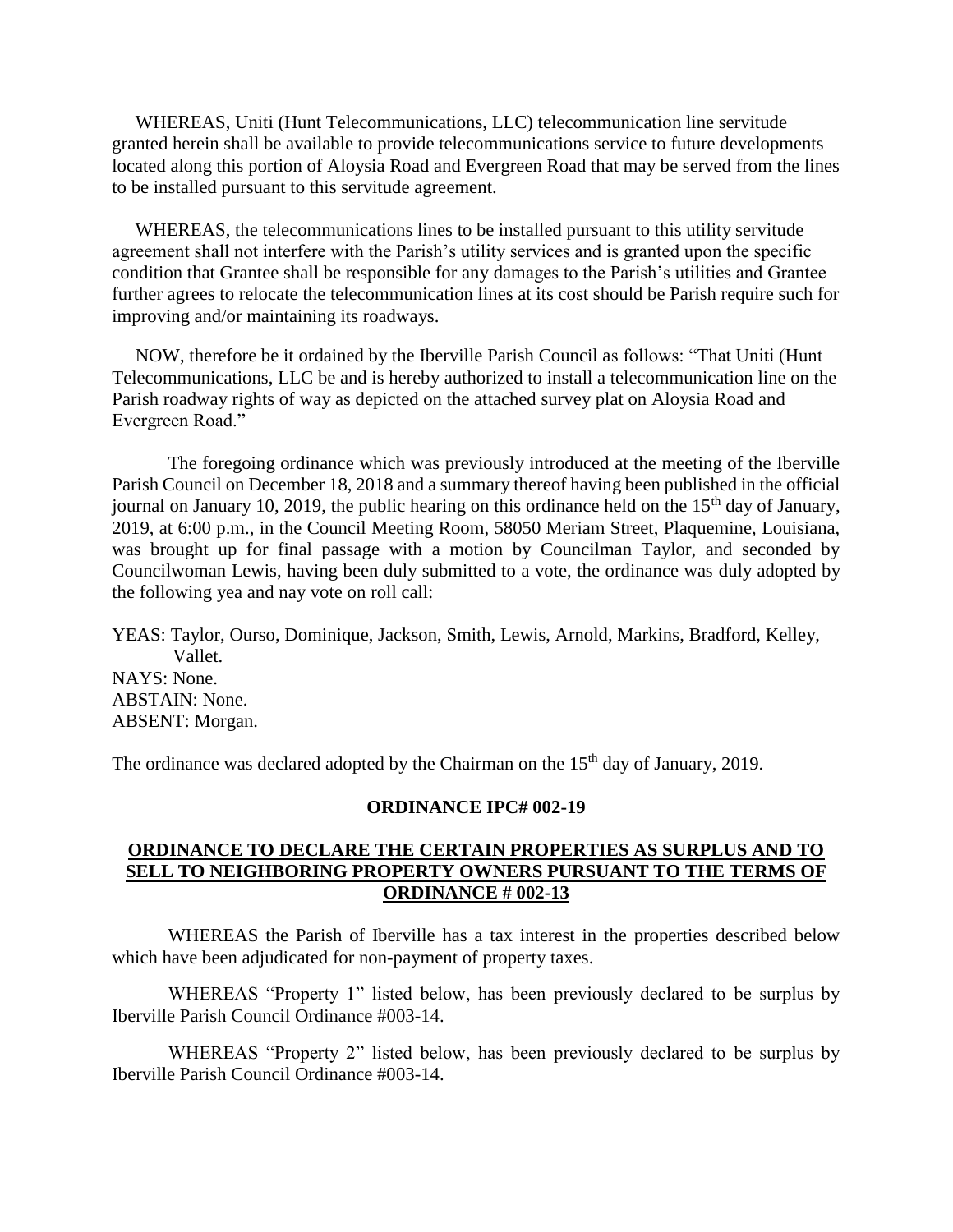WHEREAS "Property 3" listed below, has been previously declared to be surplus by Iberville Parish Council Ordinance #003-14.

WHEREAS the adjudicated properties listed herein have been maintained for at least one year by an adjoining landowner. Section 14 of IPC Ordinance # 002-13 states: "Notwithstanding any provision of this Ordinance, Iberville Parish Council may, pursuant to the provisions of La. R.S. 47:2201(2)(B), as revised by Act 511 of 2009, allow adjoining landowners of an adjudicated property which constitutes an adjudicated vacant lot to purchase the adjudicated vacant lot for any price set by Iberville Parish Council without any public bidding at a public meeting of the Iberville Parish Council provided that Iberville Parish Council determines that the adjoining landowner has maintained the property for a period of one (1) year prior to the sale. Such sale shall be deemed a public sale under the provisions of this subpart."

WHEREAS contingent upon the requirements of law being met, including but not limited to, proper notice to any interested parties, advertisement in the official journal of Iberville Parish and the production of the three sworn affidavits attesting to the adjoining landowner's maintenance of the adjudicated lots, the Iberville Parish Council desires, and intends to sell the following properties:

1.) *Lot 63 only* of

Parcel # 8111341491

Tax debtor: Eugene Jarvis, Jr.

Location of property: Sonny Barbier Street, White Castle

Adjoining landowner intending to acquire ownership: Sherman O'Bear (Owner of adjoining Lot 64)

Suggested price: \$2000.00

*2.) Pt Lot 4 only of*

Parcel # 8101344708

Tax debtor: Eugene Jarvis, Jr.

Location of property: Breaux Street

Adjoining landowner intending to acquire ownership: Marilyn Young, Clad Marshall, Jr., & Everett C. Marshall

Suggested price: \$ 2,000.00

3.) Parcel # 8301358006

Tax debtor: Martin Battiste

Location of property: 23535 Union Street, Plaquemine, La 70764

Adjoining landowner intending to acquire ownership: Bessie R. Stepteaux Suggested price: \$5600.00

BE IT ORDAINED that the property described above is not needed for public purposes and is declared to be surplus and should be returned to commerce.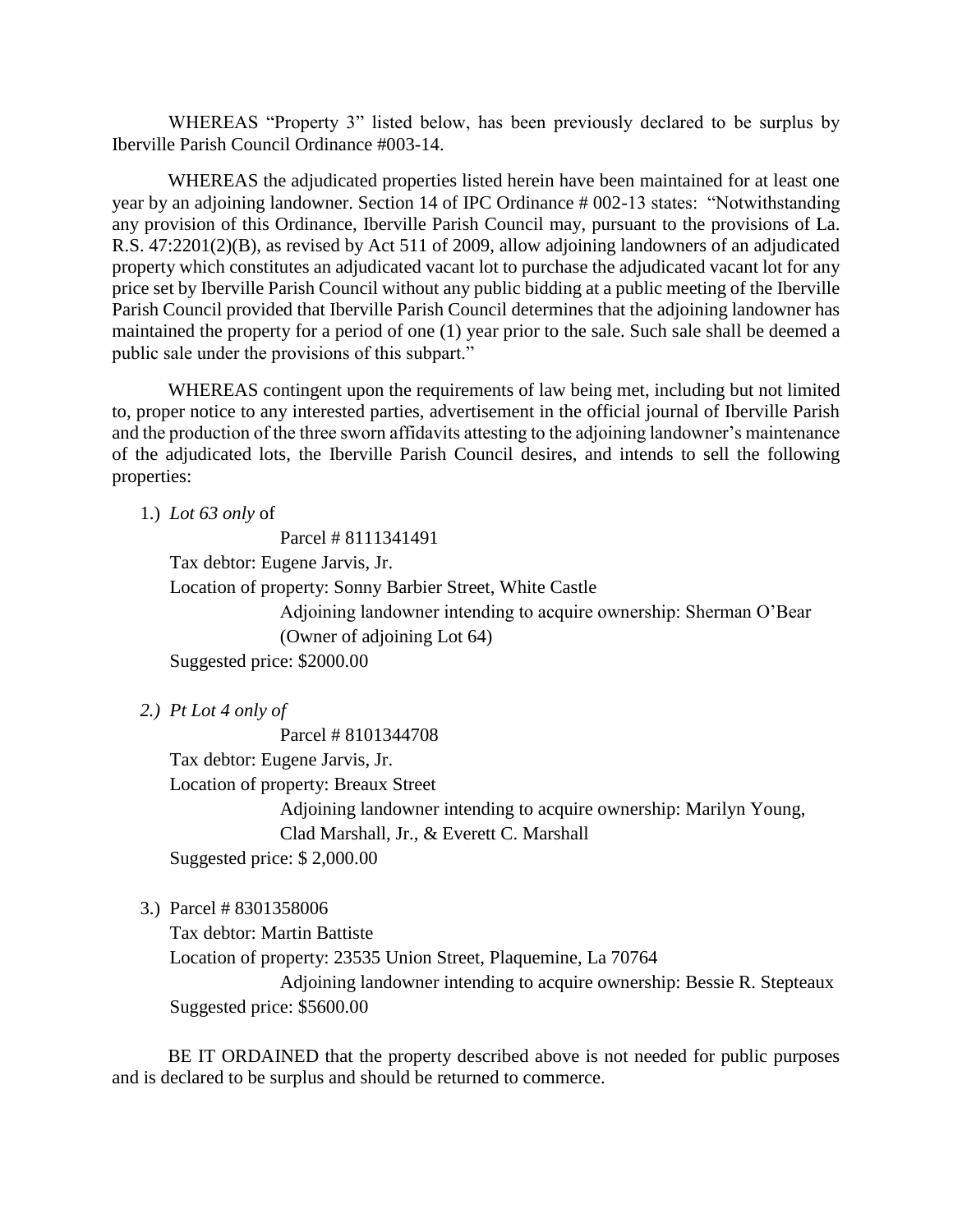BE IT FURTHER ORDAINED that the property described above shall be sold to the adjoining landowner listed in accordance with the terms of Ordinance # 002-13 and the Iberville Parish Adjudicated Property Program as administered by the Parish Administrator.

BE IT FURTHER ORDAINED that the adjoining landowner of the adjudicated property may purchase the adjoining property for the price suggested above unless another price is designated by the Iberville Parish Council.

BE IT FURTHER ORDAINED that all ordinances or resolutions or parts thereof in conflict herewith are hereby repealed.

BE IT FURTHER ORDAINED should any part of this ordinance be declared null, void, invalid, illegal or unconstitutional, the remainder of the said ordinance shall remain in full force and effect.

This ordinance shall become effective on this the  $15<sup>th</sup>$  day of January, 2019.

The foregoing ordinance which was previously introduced at the meeting of the Iberville Parish Council on December 18, 2018 and a summary thereof having been published in the official journal on January 10, 2019, the public hearing on this ordinance held on the 15<sup>th</sup> day of January, 2019, at 6:00 p.m., in the Council Meeting Room, 58050 Meriam Street, Plaquemine, Louisiana, was brought up for final passage with a motion by Councilman Taylor, and seconded by Councilwoman Lewis, having been duly submitted to a vote, the ordinance was duly adopted by the following yea and nay vote on roll call:

YEAS: Taylor, Ourso, Dominique, Jackson, Smith, Lewis, Arnold, Markins, Bradford, Kelley, Vallet. NAYS: None. ABSTAIN: None. ABSENT: Morgan.

The ordinance was declared adopted by the Chairman on the  $15<sup>th</sup>$  day of January, 2019.

## **ORDINANCE IPC# 003-19**

# **ORDINANCE TO ACCEPT A PORTION OF LA. HIGHWAY 69 (AUGUSTA ROAD) FROM THE LOUISIANA DEPARTMENT OF TRANSPORTATION & DEVELOPMENT AND TO ENTER INTO A COOPERATIVE ENDEAVOR AGREEMENT FOR THE TRANSFER OF PORTION OF ROADWAY AND TO AMEND 2019 OPERATING BUDGET TO ENTER INTO A COOPERATIVE ENDEAVOR AGREEMENT WITH SHINTECH LOUISIANA, LLC TO PROVIDE FOR FUNDING IMPROVEMENTS TO SAID PORTION OF AUGUSTA ROAD**

WHEREAS, the Iberville Parish Council agrees to accept ownership of whatever rights the State of Louisiana, through the Department of Transportation and Development ("DOTD" or "Department") may own, with the exception of any and all mineral rights in and to the following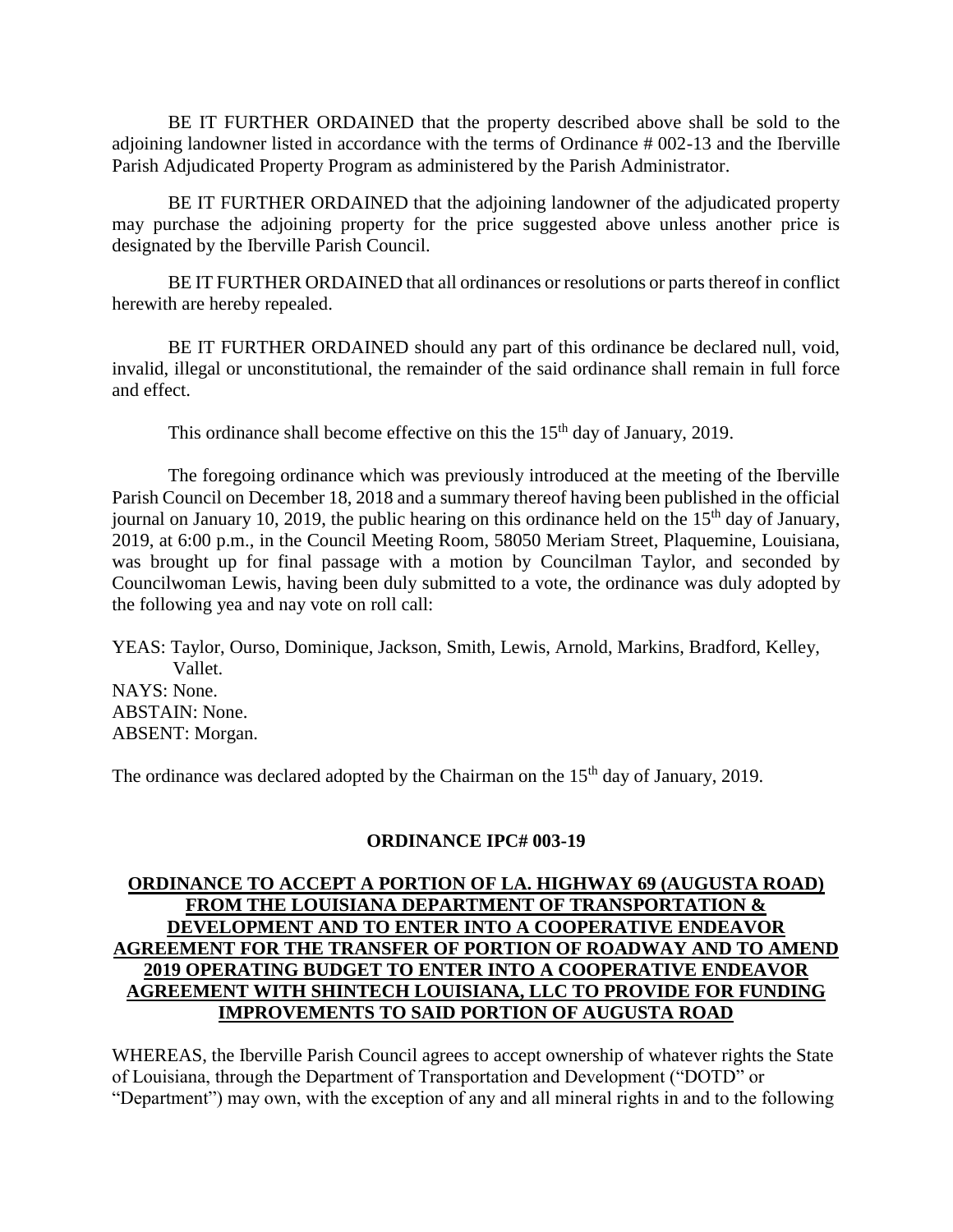described property and agrees to accept all future rights, obligations and liabilities, including, but not limited to all future operations, maintenance, and repairs associated therewith, for its operation and maintenance as a parish road, subject to the conditions stated herein below:

# *"The portion of state route LA 69 (known as Augusta Road) from its junction with state route LA 405 (Known as River Road) proceeding west approximately 0.873 mile to its intersection with state route LA 1 northbound".*

 CONDITION I: Repairs will not be provided to state route LA 69 (Known as Augusta Road) to be transferred to Iberville Parish, and shall be transferred in its current specified condition.

 CONDITION II: Provide \$216,417.65 in road transfer credit for the portion of state route LA 69 to be transferred to Iberville Parish to be applied to the improvements in Condition III with any remaining balance of the road transfer credit being applied at DOTD's sole discretion, towards the Parish's share of funding under a program of the Department affecting the Parish.

(a) The amount of Road Transfer credit to be provided under this condition is calculated pursuant to a present worth 40-year maintenance valuation whereby DOTD determines the cost of maintaining the road in the state highway system for 40 years from the present date. A copy of such maintenance value formula is attached hereto as Exhibit "A" and made a part hereof by reference.

 CONDITION III: Apply the road transfer credit described in Condition II hereinabove to the construction of a future roadway project in the Parish of Iberville to be identified by letter no later than June 1, 2019, as mutually agreed by the Department and the Parish President. Otherwise, the road transfer credit will be applied, at DOTD's sole discretion, towards the Parish's share of funding under a program of the Department affecting the Parish.

WHEREAS, the Iberville Parish Council shall accept ownership of whatever rights the Department may own in and to the aforesaid described property as a binding agreement between the Department and Iberville Parish, providing the Department shall comply with the relevant condition(s) state herein.

WHEREAS, the Iberville Parish Council authorizes the Iberville Parish President to execute an Intergovernmental Cooperative Endeavor Agreement between the Department and the Iberville Parish Council, and any amendments or necessary modifications thereto, memorializing the agreement between the parties relative to the above stated property transfers.

WHEREAS, the Iberville Parish Council authorizes the Iberville Parish President to execute any and all documents necessary to effect the transfer of the aforesaid described property at the proper time.

WHEREAS, the Iberville Parish Council hereby represents that it has received approval from a majority of the state legislative delegation from Iberville Parish of the actions contemplated herein.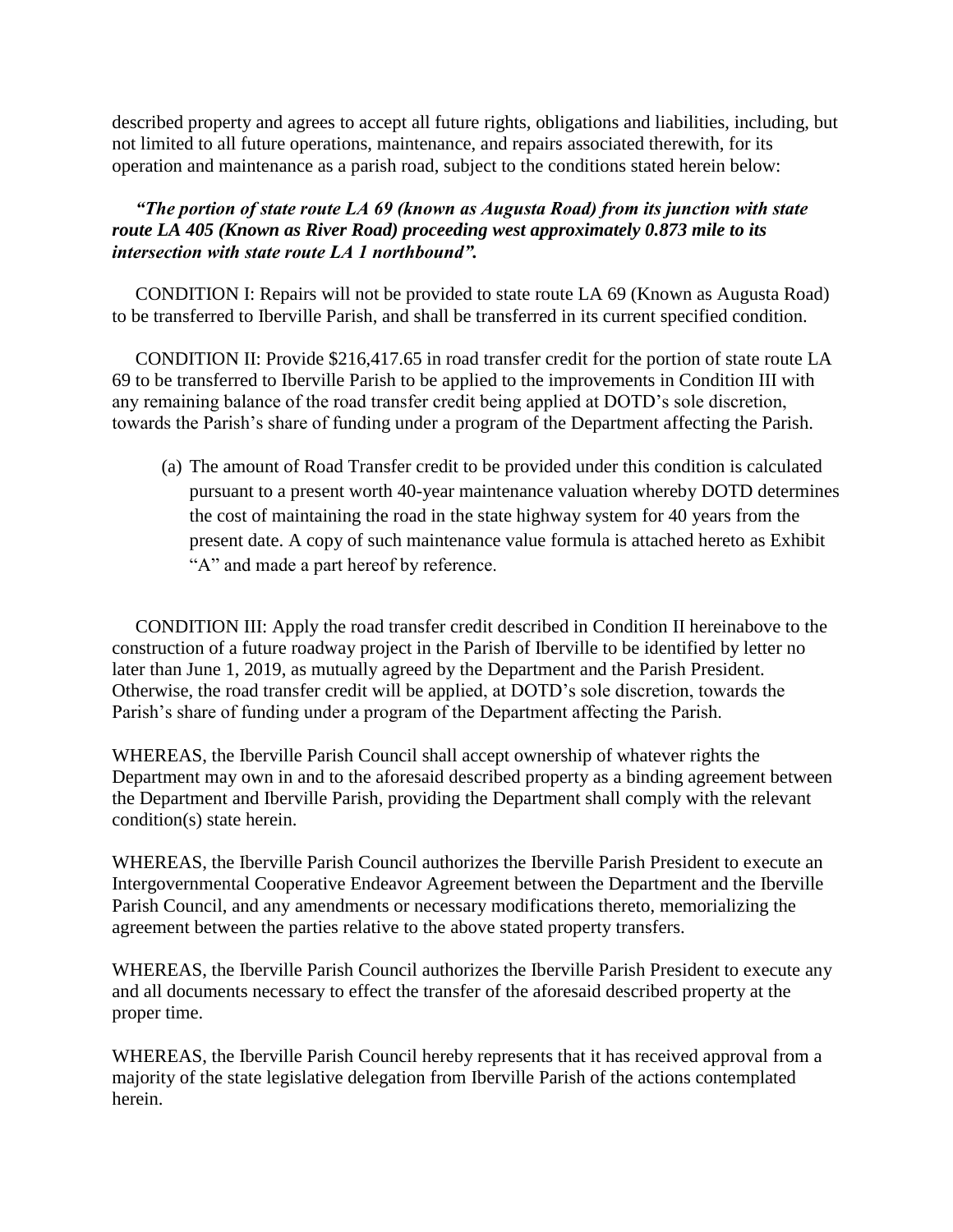WHEREAS, this portion of Augusta Road, (La. Hwy 69) will be utilized by motorist to help alleviate increased traffic from parish roads that traverse residential subdivisions.

WHEREAS, Shintech Louisiana, LLC has agreed to provide funding to the Parish for the complete construction and overlay of this portion of Augusta Road and enter into a cooperative endeavor agreement for said roadway project.

WHEREAS, the 2019 capital operating budget is to be amended in the amount of the funding necessary for the construction and overlay of this portion of Augusta Road, said funds to be provided by Shintech Louisiana, LLC.

NOW THEREFORE BE IT ORDAINED by the Iberville Parish Council as follows:

"That the portion of state Highway 69 (known as Augusta Road) described above be accepted from the State of Louisiana, Department of Transportation and Development and that the 2019 operating budget be amended to provide for the funding to be provided by Shintech Louisiana, LLC for the Augusta Road improvement project.

The foregoing ordinance which was previously introduced at the meeting of the Iberville Parish Council on December 18, 2018 and a summary thereof having been published in the official journal on January 10, 2019, the public hearing on this ordinance held on the  $15<sup>th</sup>$  day of January, 2019, at 6:00 p.m., in the Council Meeting Room, 58050 Meriam Street, Plaquemine, Louisiana, was brought up for final passage with a motion by Councilman Taylor, and seconded by Councilwoman Lewis, having been duly submitted to a vote, the ordinance was duly adopted by the following yea and nay vote on roll call:

YEAS: Taylor, Ourso, Dominique, Jackson, Smith, Lewis, Arnold, Markins, Bradford, Kelley, Vallet. NAYS: None. ABSTAIN: None. ABSENT: Morgan.

The ordinance was declared adopted by the Chairman on the  $15<sup>th</sup>$  day of January, 2019.

#### NEW BUSINESS

None.

#### RESOLUTION COMMITTEE REPORT

The Resolution Committee met on Tuesday, January 15, 2019 at 6:15 p.m., followed by the roll call with the following Resolution Committee Members only in attendance: Smith, Vallet, Lewis, Arnold, Kelley, Markins, Jackson, Dominique.

Absent: Morgan.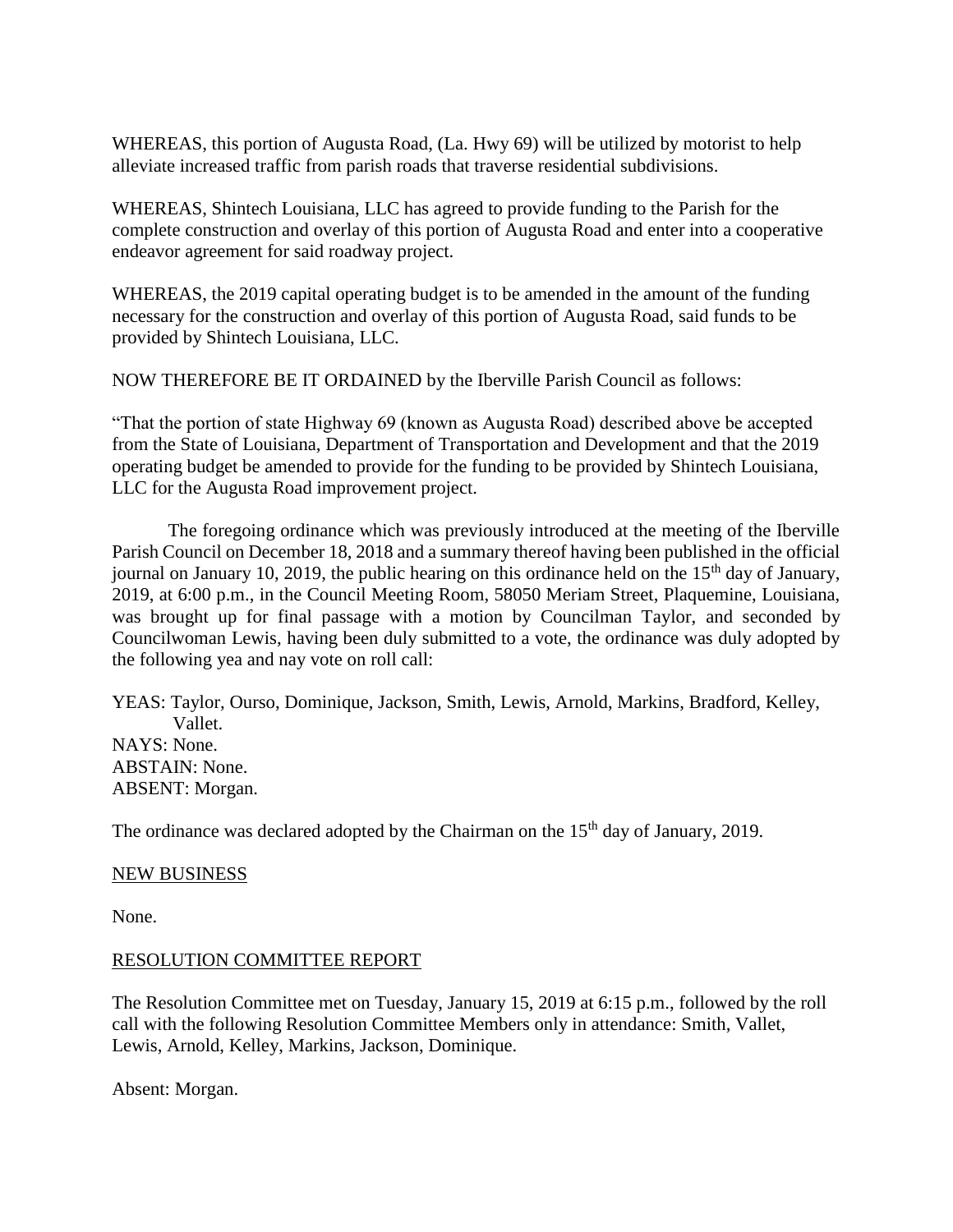Council Chairman Jewell called for anyone wanting to make public comments to register with the Clerk. No one registered to speak.

The following resolutions were read aloud by Mr. Songy:

- A) Resolution to approve Mammoet's request for utilization of C.M. "Mike" Zito Multipurpose Center site for offloading and transportation of vessels for delivery to Shintech Louisiana, LLC site in Iberville Parish, Louisiana
- B) ADDENDUM- Resolution to Atchafalaya Levee Board and LA DOTD to provide Emergency and Hurricane Evacuation Road along East Atchafalaya Guide Levee
- C) ADDENDUM- Resolution requesting Louisiana DOTD to repair LA. Highway 1 service road from Bayou Plaquemine Bridge to Dow Chemical and to repair LA. Highway 1 (North-Church Street) & (South – Eden Street) in Plaquemine, Louisiana

Councilman Vallet made a recommendation to forward all resolutions to the regular meeting, seconded by Councilman Markins. The recommendation having been duly submitted to a vote was duly adopted by the following yea and nay votes on roll call by Resolution Committee Members only:

YEAS: Smith, Vallet, Lewis, Arnold, Kelley, Markins, Jackson, Dominique. NAYS: None. ABSTAIN: None. ABSENT: Morgan.

The recommendation was declared adopted by the Chairman to forward these items to the regular meeting.

# RESOLUTION COMMITTEE REPORT- DURING THE REGULAR MEETING

## **RESOLUTION IPC# 2019-001**

# **RESOLUTION TO APPROVE MAMMOET'S REQUEST FOR UTILIZATION OF C.M. "MIKE" ZITO MULTIPURPOSE CENTER SITE FOR OFFLOADING AND TRANSPORTATION OF VESSELS FOR DELIVERY TO SHINTECH LOUISIANA, LLC SITE IN IBERVILLE PARISH, LOUISIANA**

 The following resolution was introduced by Councilman Markins and seconded by Councilman Bradford.

 WHEREAS, Shintech Louisiana, LLC has equipment/machinery/vessels being transported to the Coastal Bridge site in Plaquemine, Louisiana for use at its facility located in Iberville Parish.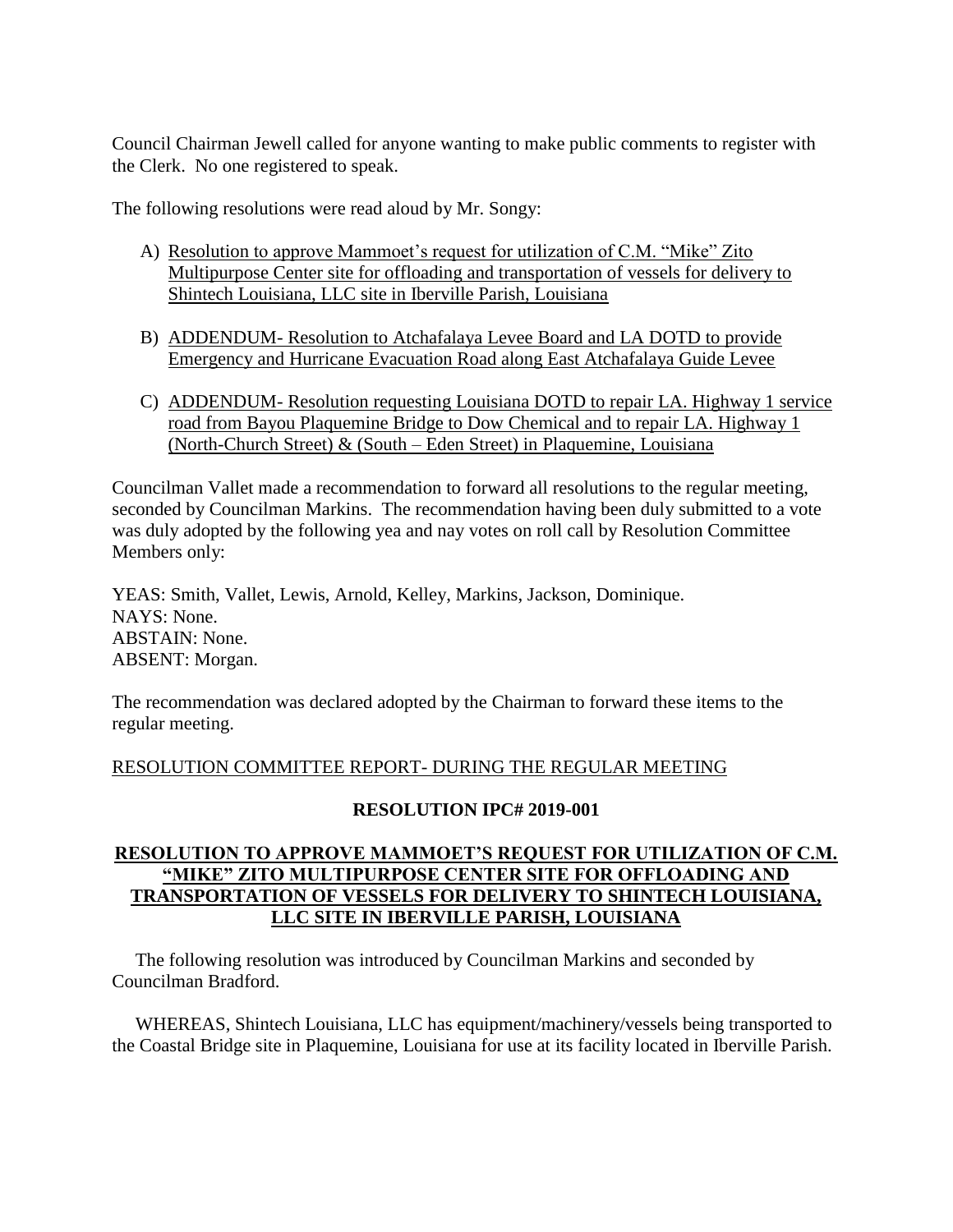WHEREAS, Mammoet will offload and transport the equipment/machinery/vessels from the Coastal Bridge site to the Shintech Louisiana, LLC facility in Iberville Parish.

 WHEREAS, Mammoet has requested to utilize the C.M. "Mike" Zito Multipurpose Center as a site for offloading and transferring of the equipment, machinery and vessels to the Shintech Louisiana, LLC site in Iberville Parish.

 WHEREAS, Mammoet shall pay the required fees for the utilization of the C.M. "Mike" Zito Multipurpose Center for the unloading and transfer of items and shall provide a certificate of liability insurance and property damage bond in favor of the Iberville Parish Council in the sum of One Million Dollars.

 NOW, THEREFORE, BE IT RESOLVED as follows: That Mammoet shall be allowed to utilize the C.M. "Mike" Zito Multipurpose Center for the offloading and transfer of equipment, machinery and vessels from the Coastal Bridge site to the Shintech Louisiana, LLC facility in Iberville Parish upon providing the necessary insurance and bond as required.

This resolution was adopted in regular session on the  $15<sup>th</sup>$  day of January, 2019 by the following vote on roll call:

YEAS: Taylor, Ourso, Dominique, Jackson, Smith, Lewis, Arnold, Markins, Bradford, Kelley, Vallet. NAYS: None. ABSTAIN: None. ABSENT: Morgan.

The resolution was declared adopted by the Chairman.

## **RESOLUTION IPC# 2019-002**

## **RESOLUTION TO ATCHAFALAYA LEVEE BOARD AND LA DOTD TO PROVIDE EMERGENCY AND HURRICANE EVACUATION ROAD ALONG EAST ATCHAFALAYA GUIDE LEVEE**

 The following resolution was introduced by Councilman Markins and seconded by Councilman Bradford.

 WHEREAS, numerous residents live along the East Atchafalaya River Guide Levee located in Iberville Parish, Louisiana and need a reliable route for evacuation during emergencies and tropical weather systems.

 WHEREAS, the road atop the East Atchafalaya Guide Levee system from Pointe Coupee Parish to Assumption Parish has heretofore been utilized as an effective evacuation route for residents, however, there have been numerous gates installed along the roads on top of the levees which render this levee top road unusable as an evacuation route during emergency situations.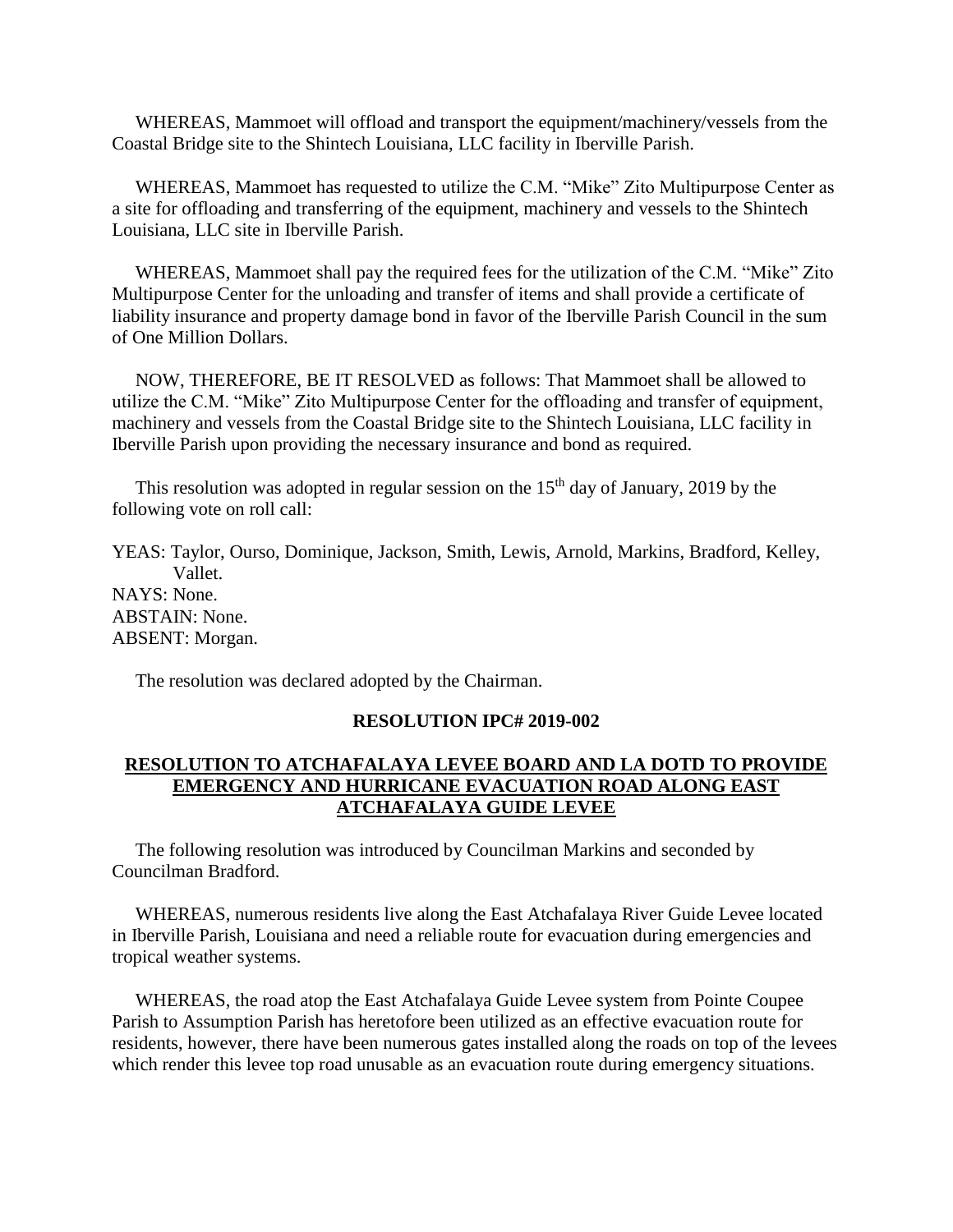WHEREAS, the bridges crossing the Intracoastal Waterway and other waters adjacent to the East Atchafalaya Guide River Levee are impassable or inoperable at times, which render evacuation during emergencies and tropical weather extremely burdensome for area residents.

 WHEREAS, the Iberville Parish Council respectfully requests that the Atchafalaya Levee District and Louisiana Department of Transportation & Development evaluate the feasibility of constructing a roadway at the base of the East Atchafalaya River Guide Levee to provide for an effective evacuation route for emergencies and during tropical weather events.

 WHEREAS, the Council Clerk shall forward a copy of this resolution to the Louisiana Department of Transportation & Development, Atchafalaya Levee Board and the Louisiana Legislative delegation.

This resolution was adopted in regular session on the  $15<sup>th</sup>$  day of January, 2019 by the following vote on roll call:

YEAS: Taylor, Ourso, Dominique, Jackson, Smith, Lewis, Arnold, Markins, Bradford, Kelley, Vallet. NAYS: None. ABSTAIN: None. ABSENT: Morgan.

The resolution was declared adopted by the Chairman.

### **RESOLUTION IPC# 2019-003**

## **RESOLUTION REQUESTING LOUISIANA DOTD TO REPAIR LA. HIGHWAY 1 SERVICE ROAD FROM BAYOU PLAQUEMINE BRIDGE TO DOW CHEMICAL AND TO REPAIR LA. HIGHWAY 1 (NORTH-CHURCH STREET) & (SOUTH – EDEN STREET) IN PLAQUEMINE, LOUISIANA**

 The following resolution was introduced by Councilman Markins and seconded by Councilman Bradford.

 WHEREAS, numerous residents have complained about the deplorable condition of the LA Highway 1 service road, from Bayou Plaquemine to Dow Chemical and LA Highway 1 North (Church Street) and LA Highway 1 South (Eden Street).

 WHEREAS, these roadways have numerous potholes and failures which makes driving dangerous to the motoring public and the conditions have damaged vehicles.

 WHEREAS, these roadways need immediate attention and repair by the LA DOTD to ensure the continued safety of the motoring public.

 WHEREAS, The Parish Council Clerk is requested to forward a certified copy of this resolution to the Secretary of the Louisiana Department of Transportation & Development and to the Parish's State Legislative Delegation.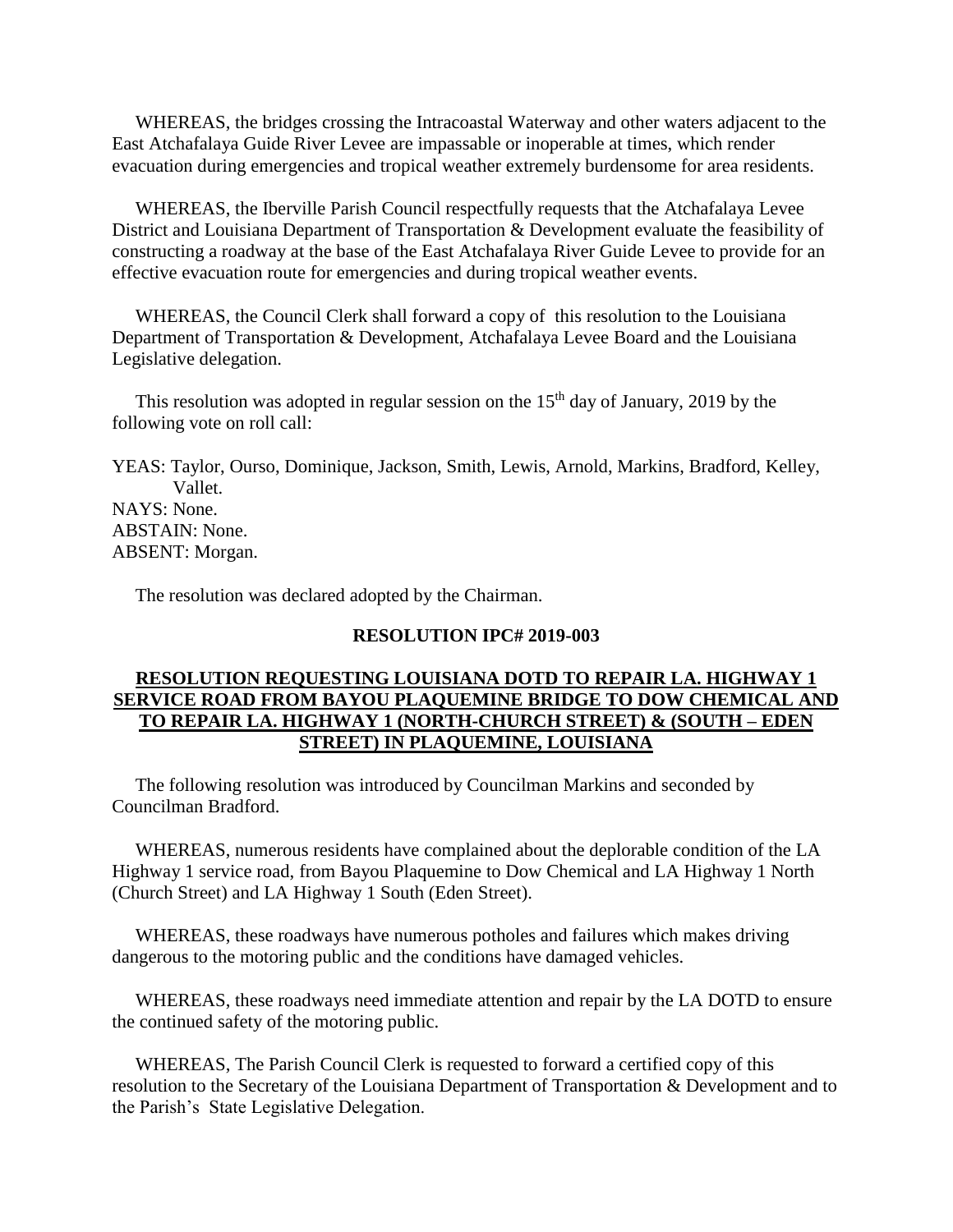This resolution was adopted in regular session on the  $15<sup>th</sup>$  day of January, 2019 by the following vote on roll call:

YEAS: Taylor, Ourso, Dominique, Jackson, Smith, Lewis, Arnold, Markins, Bradford, Kelley, Vallet. NAYS: None. ABSTAIN: None. ABSENT: Morgan.

The resolution was declared adopted by the Chairman.

### EXECUTIVE SESSION

Upon a motion by Councilman Arnold, and seconded by Councilman Kelley, it was moved to go into Executive Session at 6:40 p.m. to discuss possible litigation. The motion having been duly submitted to a vote was duly adopted by the following yea and nay votes on roll call:

YEAS: Taylor, Ourso, Dominique, Jackson, Smith, Lewis, Arnold, Markins, Bradford, Kelley, Vallet. NAYS: None. ABSTAIN: None. ABSENT: Morgan.

The motion was declared adopted by the Chairman.

Upon a motion by Councilman Vallet, and seconded by Councilman Smith, it was moved to go out of Executive Session at 6:59 p.m. The motion having been duly submitted to a vote was duly adopted by the following yea and nay votes on roll call:

YEAS: Taylor, Ourso, Dominique, Jackson, Smith, Lewis, Arnold, Markins, Bradford, Kelley, Vallet. NAYS: None. ABSTAIN: None. ABSENT: Morgan.

The motion was declared adopted by the Chairman.

Legal Counsel, Scott Stassi came before the Council and stated the Executive Session was to discuss possible litigation regarding the boundaries of Shintech's Industrial Area.

Vice Chairman Taylor recognized the Council Clerk, Kirsha Barker and recommended a merit raise. He thanked Mrs. Barker for doing an awesome job for the Council.